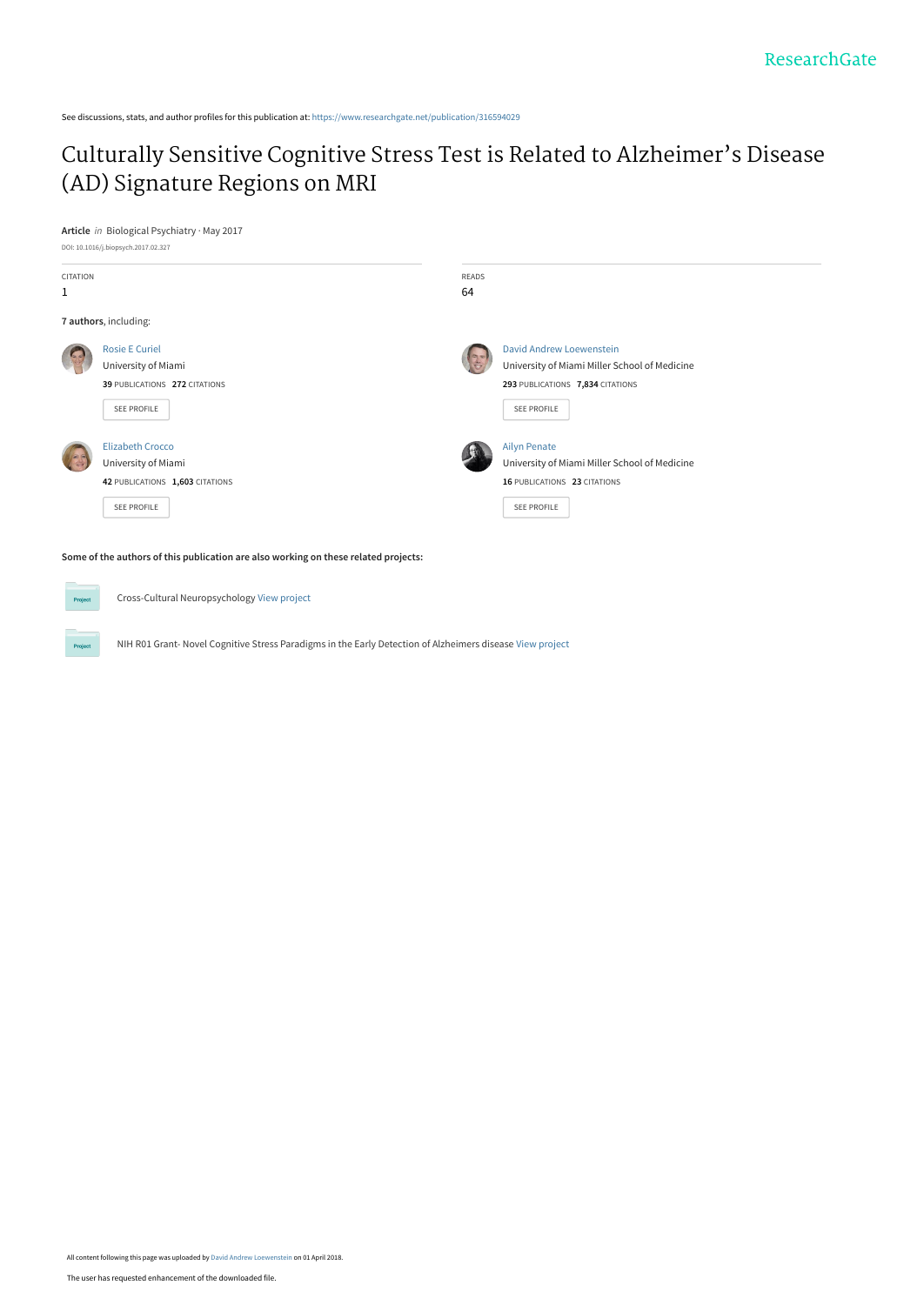**Background:** Dysfunction of the GABA neurotransmission system is one of the most accepted pathophysiologic mechanisms for autism spectrum disorder (ASD). This pilot study aims at demonstrating the GABAA receptor binding potentials and GABA levels in high-functioning adults with ASD are distinctly different from age-matched typicallydeveloping controls (TD).

Methods: Participants were scanned on GE SIGNA simultaneous PET/MR system. [18F]flumazenil was used as radiotracer for the GABAA receptors. During PET data acquisition, MR T1 and T2-weighted structural sequences were acquired. For the MRS measurements of GABA, MEGA-SPECIAL (TE=80ms, TR=2s) was performed on the bilateral thalami. A reference tissue model (Ichise model; MRTM0) was used to calculate binding potentials (BPND) with pons as the reference region. The MEGA-SPECIAL edited spectrum was obtained by subtracting the editing OFF spectrum from the editing ON spectrum. GABA level was estimated from the integrated 3ppm peak area in the edited spectrum divided by the Cre peak area.

Results: Six healthy male volunteers and two adults with ASD were scanned. Highest uptake was observed in the neocortical regions and limbic system, intermediate in the cerebellum, thalami and basal ganglia, and low uptake in the brainstem. Significant differences in BPND were found in the caudate nucleus (1.5 in TD vs. 1.9 in ASD;  $p=.035$ ) and brainstem (0.4 in TD vs. 0.6 in ASD; p=.043). The mean thalamic GABA/Cre ratio in TD (7.9) is higher than  $ASD(5.8)$ .

Conclusions: GABAA receptor densities appear to be higher in high-functioning adults with ASD, as compared to TD. Further studies are warranted to confirm this finding.

Supported By: K08MH111750

Keywords: GABA, Autism Spectrum Disorder, PET imaging, MRS

### 311. DLPFC Neuroplasticity and Working Memory Performance in Alzheimer's Disease

Sanjeev Kumar<sup>1</sup>, Reza Zomorrodi<sup>1</sup>, Zaid Ghazala<sup>1</sup>, Michelle Goodman<sup>1</sup>, Amay Cheam<sup>2</sup>, Daniel M. Blumberger<sup>1</sup>, Corinne Fischer<sup>3</sup>, Zafiris J. Daskalakis<sup>4</sup>, Benoit Mulsant<sup>1</sup>, Bruce Pollock<sup>1</sup>, and Tarek Rajji<sup>1</sup>

<sup>1</sup>Center for Addiction and Mental Health, University of Toronto, <sup>2</sup>Campbell Family Mental Health Research Institute Centre for Addiction and Mental Health; Department of Psychiatry, University of Toronto, <sup>3</sup>Saint Michael's Hospital, University of Toronto, <sup>4</sup>Temerty Centre for Therapeutic Brain Intervention, Centre for Addiction and Mental Health, University of Toronto

**Background:** Working memory deficits are known in Alzheimer's disease (AD). Dorsolateral prefrontal cortex (DLPFC) plasticity is important for working memory. The aim of this study is to assess DLPFC plasticity in vivo and its relationship to working memory in AD.

Methods: Participants with AD and healthy adults 65 years or older were enrolled. Paired Associative Stimulation (PAS) combined with electroencephalography (EEG) was used to assess DLPFC plasticity. PAS-induced potentiation of cortical evoked activity (CEA) over the DLPFC was used as a measure of plasticity. The N-Back task (1 and 2-back) was used to assess working memory.

**Results:** 33 participants with AD (female  $= 17$ , mean Age  $=$ 76.5,  $SD = 6.2$ ) and 18 healthy adults (female  $= 10$ , mean Age  $= 75.6$ , SD  $= 5.5$ ) were enrolled. Participants with AD had impaired potentiation of CEA (mean =  $1.18$ , SD = 0.25) compared to healthy adults (mean =  $1.40$ , SD =  $0.34$ ) (Cohen's  $d = 0.78$ ,  $p = 0.010$ ). They were also impaired on 1-back (Cohen's  $d = 1.87$ ,  $p < 0.001$ ) and 2-back (Cohen's  $d = 2.55$ ,  $p < 0.001$ ) performance. Finally, potentiation of CEA was positively correlated with working memory performance on 1-back (Pearson's correlation,  $r = 0.34$ ,  $p=0.016$ ) and 2-back (Pearson's correlation,  $r = 0.42$ ,  $p=0.004$ ) conditions.

Conclusions: This is the first study showing impaired DLPFC plasticity and its relationship to working memory in patients with AD. These findings could lead to the development of novel biomarkers based on DLPFC plasticity as well as novel treatment targets for AD.

Supported By: W. Garfield Weston Foundation, Center for Addiction and Mental Health Foundation, Canadian Institute of Health research, Canada Foundation for Innovation, NARSAD Young Investigator Grant from the Brain and Behavior Foundation

Keywords: Neuroplasticity, Alzheimer's Disease, Dementia, Paired Associative Stimulation, Dorsolateral Prefrontal Cortex

## 312. Culturally Sensitive Cognitive Stress Test is Related to Alzheimer's Disease (AD) Signature Regions on MRI

Rosie Curiel, David Loewenstein, Aldrich Chan, Elizabeth Crocco, Arlene Raffo, Ailyn Penate, and Jose Melo

University of Miami, Miller School of Medicine

**Background:** Culturally sensitive cognitive measures able to detect deficits in persons with incipient AD is a priority in the field due to the growing elderly Hispanic population. The Loewenstein-Acevedo Scales of Semantic Interference and Learning (LASSI-L), is a novel assessment with high levels of sensitivity and specificity that has been validated in Spanish. This study aims to relate cognitive performance on the LASSI-L to changes in MRI brain volumes in English-speaking (ES) and Spanish Speaking (SS) older adults.

Methods: We studied 30 ES participants and 21 SS participants diagnosed with amnestic Mild Cognitive Impairment (aMCI) who had both the LASSI-L and MRI brain scans. 43 ES and 20 SS cognitively normal (CN) participants were used as a control. Performance on the LASSI-L indices was compared to brain volumes in regions vulnerable to AD pathology.

Results: LASSI-L Cued B2 recall is associated with volume loss in biologically relevant regions for both ES and SS aMCI participants. The LASSI-L discriminates aMCI from CN participants in both ES and SS groups. ES aMCI participants seem to have more volume loss in the hippocampus than SS MCI patients. While ES aMCI and ES CN can be readily differentiated by MRI, this is not true for the corresponding SS groups.